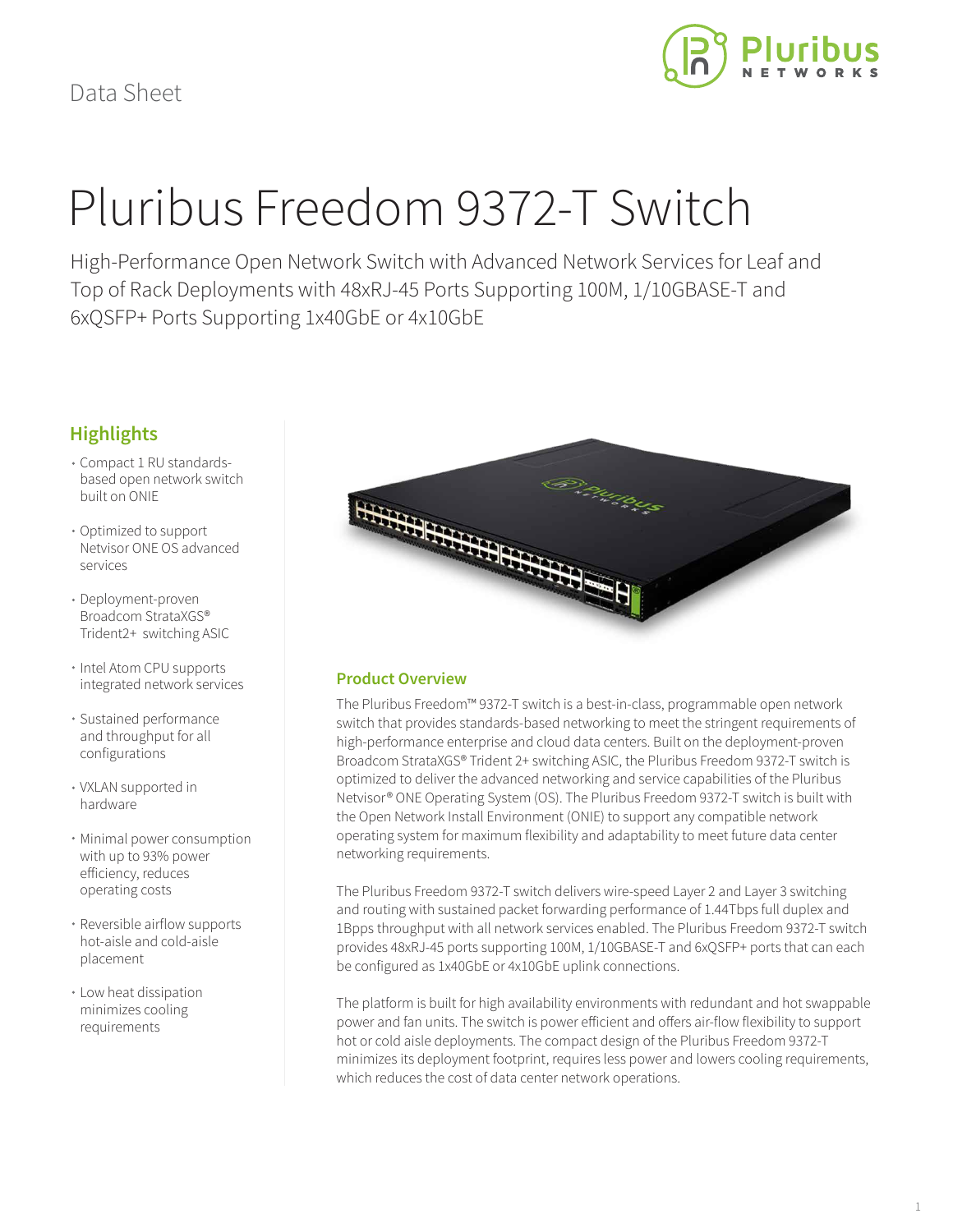

# **System Highlights**

- Wire-speed Layer 2 and Layer 3 forwarding up to 1.44Tbps (full duplex) and 1Bpps
- 48xRJ-45 copper, supporting 10GBASE-T, 1000BASE-T and 100BASE-TX Ethernet on Cat 6, Cat 6 A and Cat 7 twisted-pair cable
- 48xRJ-45 Copper, supporting 1000BASE-T and 100BASE-TX on Cat 5e UTP, Cat 6, Cat 6A and Cat 7 twisted-pair cable
- 6x40 QSFP switch ports, each supporting 40GbE (DAC, 40GBASE-SR4/LR4) or 4x10GbE (DAC or fiber breakout cable)
- Broadcom StrataXGS® Trident2+ switching ASIC
- Intel Atom C2538 quad-core 2.4GHz x86 processor
- VXLAN services supported in hardware at wire-speed
- 16MB integrated packet buffer
- All ports on front; PSUs and fans accessible from rear
- Hot-swappable, load-sharing, redundant AC PSUs power input option
- 348 Watts maximum power consumption with efficiency of up to 93%
- 4+1 redundant, hot-swappable fan modules
- Configurable hot/cold aisle with port-to-power and power to-port airflow
- 1 RU compact form factor mountable in either a standard 19" or 21" rack

# **Unified Cloud Fabric™**

The Unified Cloud Fabric (UCF) delivers the benefits of hyperscale agility, simplicity and availability to data centers, unified cloud networks and many other networking applications. The UCF unites networks across multiple dimensions: switches and servers, overlay and underlay networks, and distributed clouds. Powered by the Linux-based Netvisor® ONE operating system, the UCF solution features fabric-wide provisioning from any single switch in the fabric, resulting in massive service delivery speed-up and error reduction. This automation is achieved in a distributed, controller-less fashion, without the need for costly and complex software-defined networking appliances. The UCF solution offers a rich set of Layer 2 and Layer 3 overlay services to allow network architects and engineers to solve virtually any networking problem with agility in the overlay while maintaining a highly stable and scalable underlay. When deployed in servers with data processing units (DPUs), the fabric provides even finger-grained microsegmentation with distributed firewalls at the individual application level.

# **Netvisor ONE Operating System**

Enabling simple, plug-and-play deployments, the Pluribus Freedom 9372-T switch is delivered as an integrated, turnkey solution that is shipped pre-configured with the Pluribus Netvisor ONE OS installed on the Open Network Install Environment foundation. Pluribus Netvisor ONE is a virtualized network operating system (NOS) that provides a best-in-class Layer 2 and Layer 3 networking foundation and optionally licensed advanced network services such as VXLAN, the distributed Unified Cloud Fabric™ architecture and embedded network performance monitoring telemetry.

# *Netvisor ONE Licensing Options*

- **Netvisor ONE Enterprise Edition**  This license supports Layer 2 and Layer 3 switching and routing functionality with all standard networking protocols and high-availability features.
- **Netvisor ONE Fabric Edition**  This license supports VXLAN, telemetry, Unified Cloud Fabric and security and segmentation capabilities (not included with the switch).
- **vNET**  This license supports multi-tenant and network/ traffic segmentation requirements. Licensed one per switch. vNET Manager capabilities require Virtual Netvisor (vNV) to be deployed (not included with the switch).
- **VirtualWire+™**  This license includes the Fabric license and enables VirtualWire capabilities (not included with the switch).
- **VirtualWire™**  This license enables VirtualWire capabilities in standalone Layer 1 VirtualWire mode (not included with the switch).

# **Warranty**

The Pluribus Netvisor® ONE OS and Pluribus Freedom™ Open Networking Switches are backed by a 90-Day limited warranty and access to technical support. Pluribus FreedomCare™ extended support options provide for extended support coverage, which includes advanced product replacements, software updates and upgrades and access to 24x7 technical support. Contact Pluribus Networks or a Pluribus Networks authorized reseller for details on advanced support options.